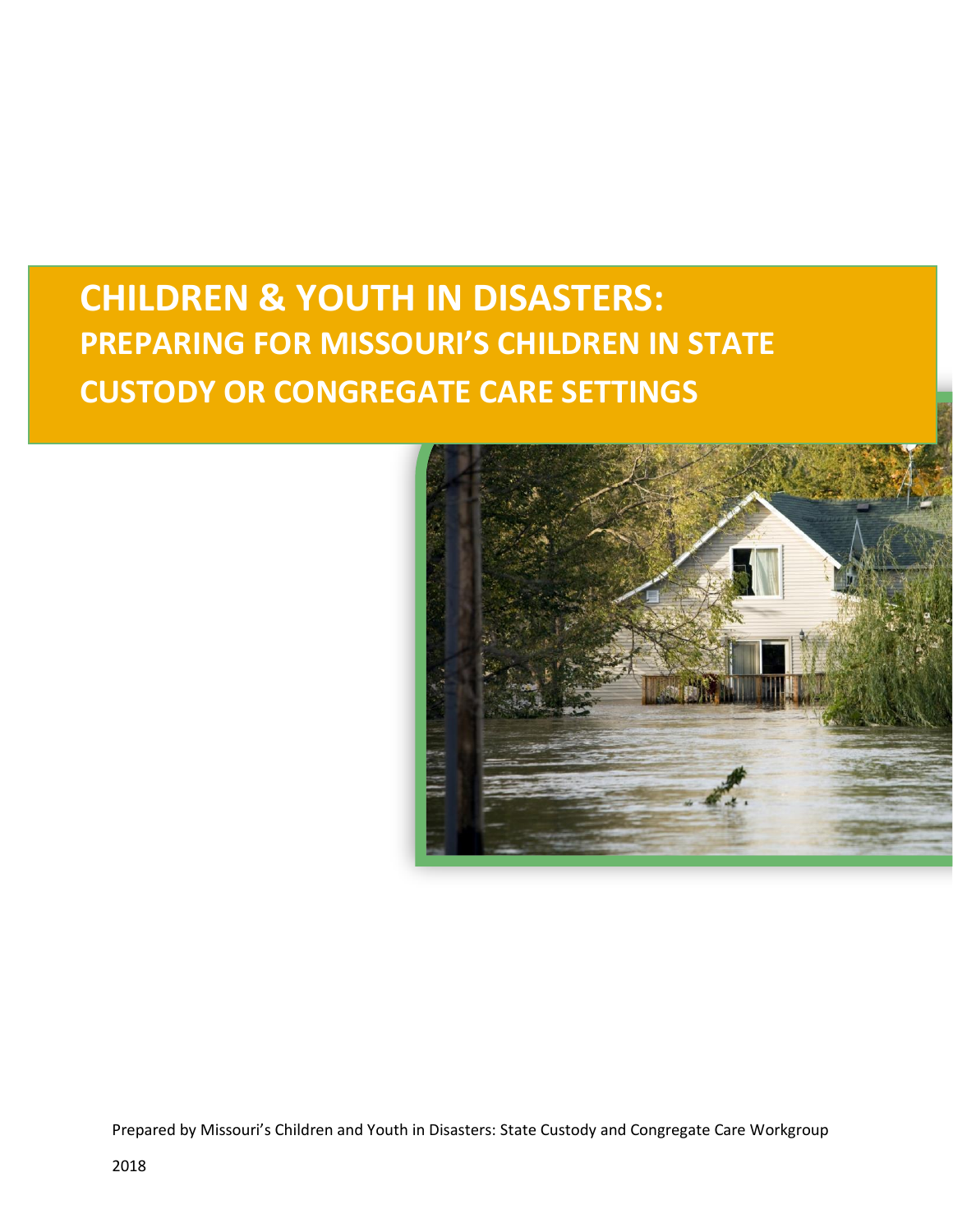

## <span id="page-1-0"></span>**Preparing Your Community**

The purpose of this guidebook is to serve as a quick reference that will allow stakeholders in your community to work together to prepare to meet the needs of children who are under the jurisdiction of the court and/or placed in a congregate care facility in your community. It is to be a quick reference and used as a companion document for the *Disaster Preparedness Resource Guide for Child Welfare Agencies<sup>1</sup>* that was published by the Annie E. Casey Foundation in 2009.

The *Disaster Preparedness Resource Guide for Child Welfare Agencies* offers information related to best practices in responding to the needs of children who are served by child welfare agencies. This guide will follow the sections in Part 1 "Mitigation and Preparedness" of the *Disaster Preparedness Resource Guide for Child Welfare Agencies*. Readers are encouraged to review the resource guide for a broad

understanding as well as specific obstacles, recommendations, and resources. The resource guide also provides a more detailed explanation of best practices in responding to the needs of children who are involved with child welfare agencies.

Due to the unpredictable nature of disasters, and the fact that professionals who work with this population are non-traditional emergency planners, planning and responding to the needs of children in state custody and congregate care settings can be overwhelming. Nonetheless, it is our responsibility to facilitate discussions regarding emergency planning and develop a system-wide approach to plan to meet the needs of children who our agencies have been charged to protect. In developing this plan, all phases of a disaster must be considered, including mitigation and preparedness, response and recovery.

This guide is to incorporate the work of local and state agencies in Missouri that are involved in the lives of children in state custody and children in congregate care settings. We will address the roles and responsibilities of each agency and how those roles should be incorporated into a local emergency plan. The plan should be a collaborative effort where the strengths and limitations of each agency are considered.

 $<sup>1</sup>$  Annie E. Casey Foundation, Disaster Preparedness Resource Guide for Child Welfare Agencies,</sup> (accessed December 9, 2016); available from [http://www.aecf.org/resources/disaster-preparedness](http://www.aecf.org/resources/disaster-preparedness-resource-guide-for-child-welfare-agencies/)[resource-guide-for-child-welfare-agencies/.](http://www.aecf.org/resources/disaster-preparedness-resource-guide-for-child-welfare-agencies/)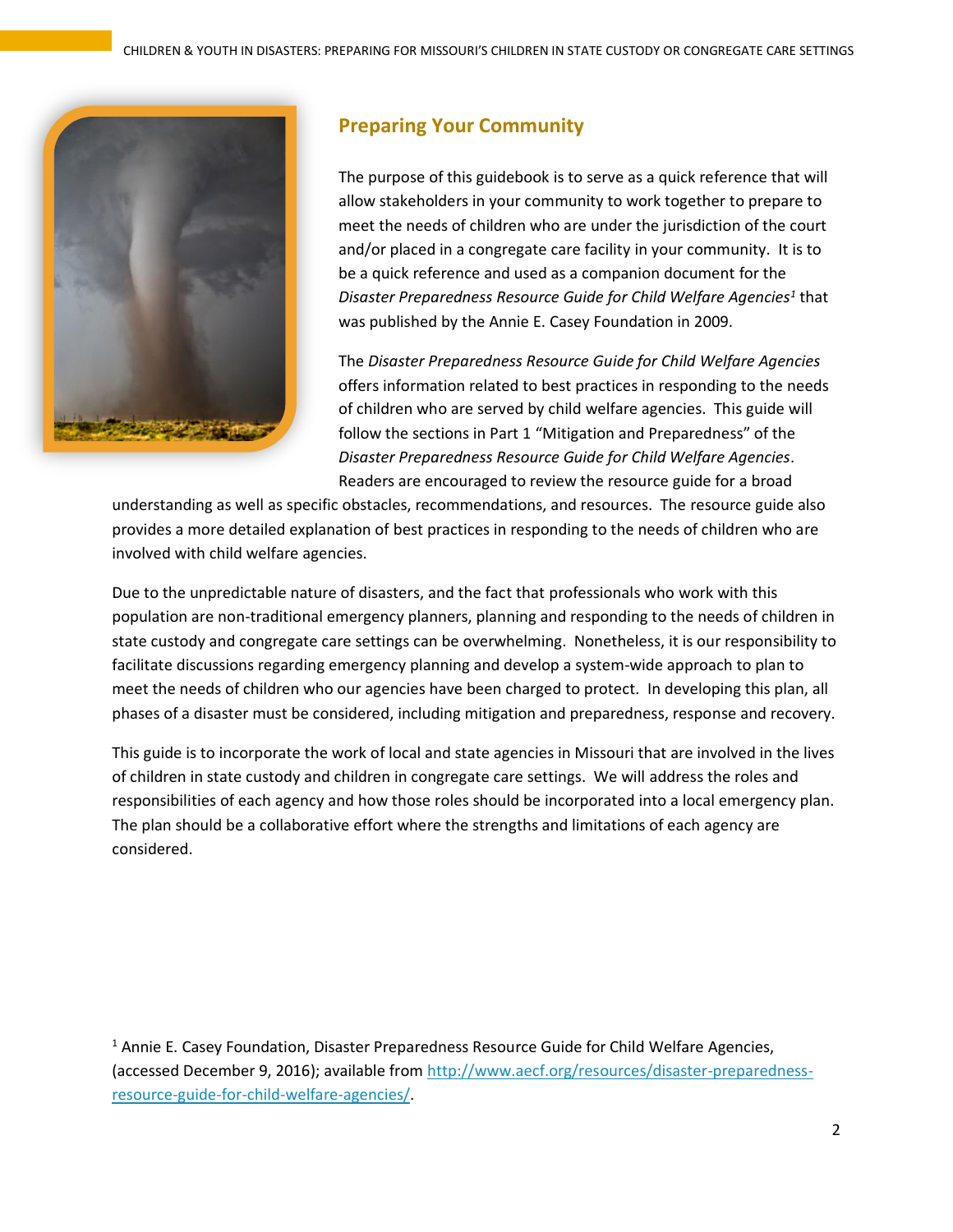### **Contents**

| <b>Preparing Your Community</b>                                                                                        | $\overline{2}$ |
|------------------------------------------------------------------------------------------------------------------------|----------------|
| Section I: Assess Agency Preparedness and Evaluate Current Disaster Management Plans                                   | 4              |
| Section II: Determine Biggest Threats and Consider "All-Hazards"                                                       | 5              |
| Section III: Allocate Responsibilities to Agency Staff Members                                                         | $\overline{7}$ |
| Section IV: Put Disaster Management Plans in Writing                                                                   | 8              |
| Section V: Budget for Disaster Management                                                                              | 9              |
| Section VI: Coordinate Disaster Management with Other Agencies, Providers, and Community<br>Organizations              | 10             |
| Section VII: Prepare to Manage Disasters That Strike an Agency Office                                                  | 11             |
| Section VIII: Ensure that Families and Providers have Viable Disaster Plans                                            | 12             |
| Section IX: Prepare to Protect the Families of Agency Staff Members Essential to Disaster Response 13                  |                |
| Section X: Ensure that Agency Staff Members have Viable Personal Disaster Response Plans                               | 14             |
| Section XI: Prepare to Communicate with Agency Staff, Providers, Children, and Families During and<br>After a Disaster | 15             |
| Section XII: Prepare to Preserve and Access Essential Records During and After a Disaster                              | 16             |
| Section XIII: Prepare to Serve Children who enter the State Because Of Disasters Elsewhere                             | 17             |
| Section XIV: Practice Disaster Response Plans                                                                          | 18             |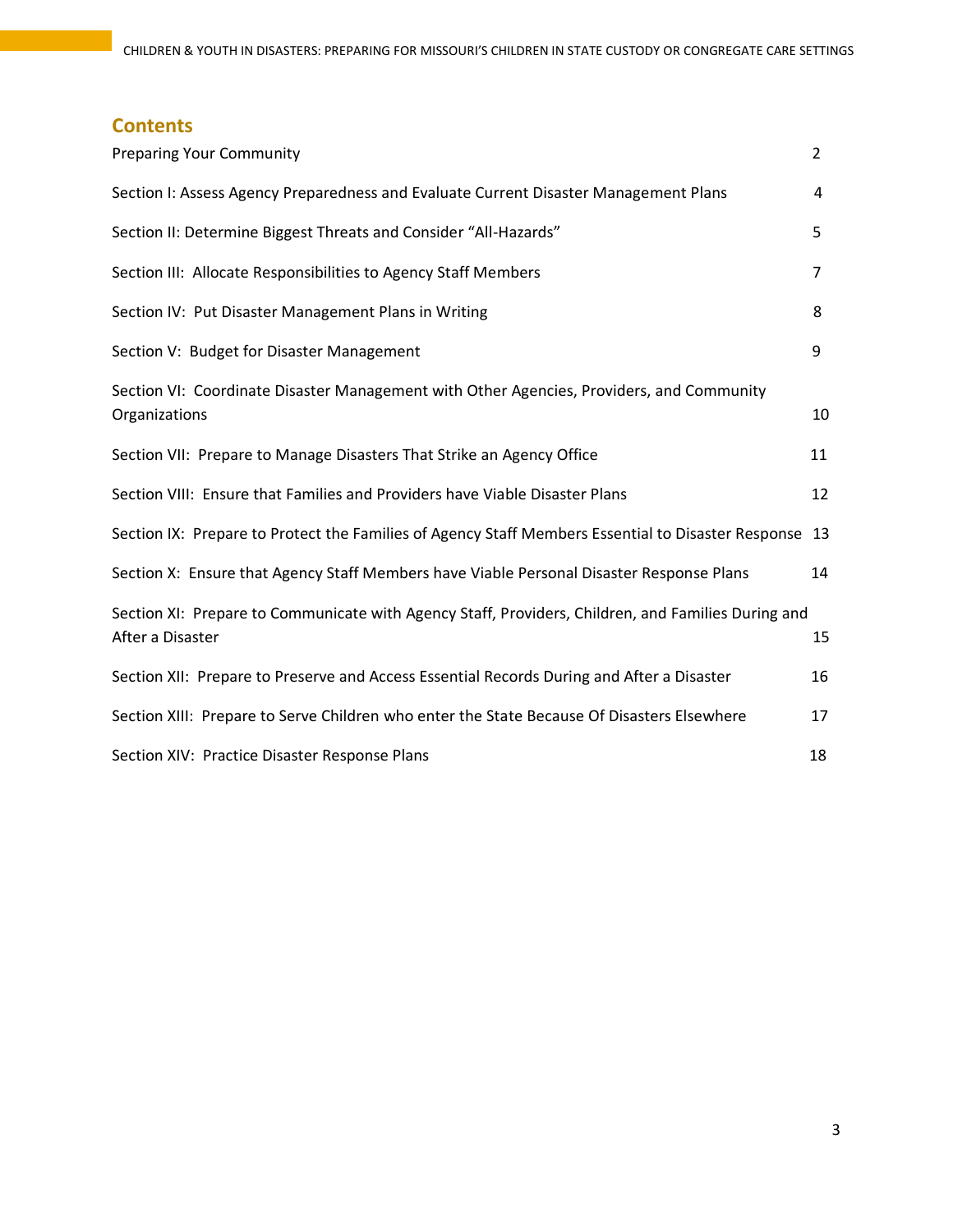

# <span id="page-3-0"></span>**Section I: Assess Agency Preparedness and Evaluate Current Disaster Management Plans**

The Children's Division has a statewide Emergency Operations Plan that sets forth the ways in which Children's Division staff and management will work together to respond in the event of a disaster. Each Children's Division circuit and licensed resource provider (foster or relative) also has an established emergency plan.

It is likely that courts and other agencies that serve children in state custody, such as residential and detention facilities, also have emergency plans. It is important that each agency is familiar with their own and other agencies' emergency plans. In addition, agencies should have the opportunity to discuss, and ideally exercise, the planned disaster response. This will assist with the development of a coordinated and comprehensive plan that will allow each agency to understand and support each other's efforts in responding to the

needs of youth in state custody and youth in congregate care settings.

At a minimum, the Family Court, Juvenile Officers, local Children's Division staff, and Children's Division foster care case management agencies should be involved in planning for and developing plans to protect children who are served by child welfare agencies. Administrators from congregate care facilities, including detention facilities, Division of Youth Services, and residential facilities should be included in this discussion. Other agencies that could contribute to planning discussions include the county emergency management director (EMD,) members of the local Community Organizations Active in Disaster (COAD,) law enforcement, and fire departments.

- Who are my local stakeholders?
- Who should be at local emergency planning meetings?
- Does my agency have a disaster plan that includes what to do before, during, and after a disaster? If so, what is it?
- Are staff and stakeholders aware of my agency's disaster plan?
- How would court processes related to children in state custody be handled during a disaster?
- Are the needs of children in state custody and other issues related to their care addressed in my agency's disaster plan?
- Are the specific needs of children in state custody or children in congregate care facilities addressed in my community's disaster plan?
- Does your emergency plan take into consideration or plan for the unique medical and mental health conditions of staff?
- Does my community have a COAD? If so, how could my agency work with the COAD?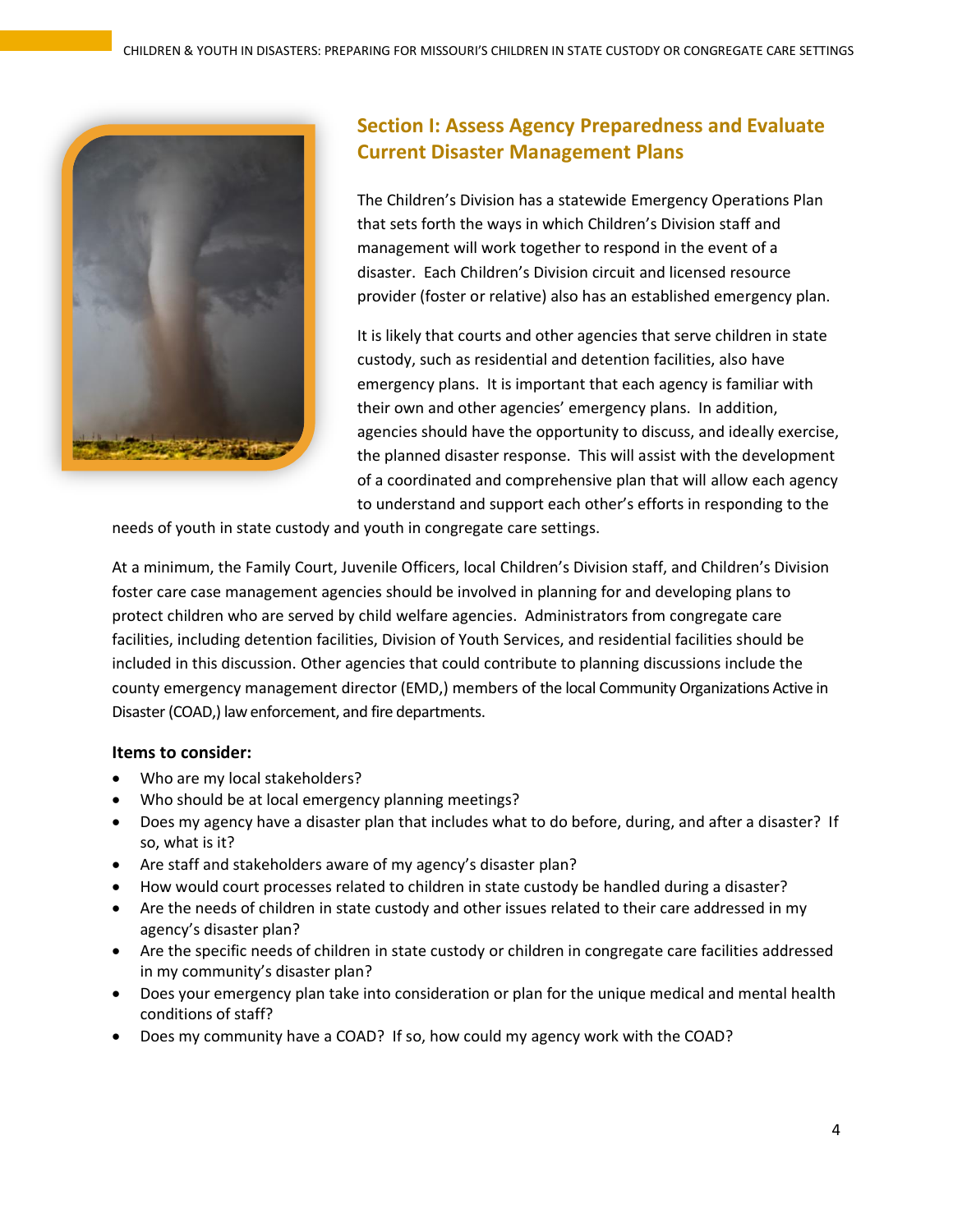### <span id="page-4-0"></span>**Section II: Determine Biggest Threats and Consider "All-Hazards"**

Each circuit and county should assess their area's and office's risk level for all types of disasters. Different types of disasters are outlined below. Agencies should develop an allhazards plan that can be adapted to various events regardless of scope.

#### I. **Natural**

- A. Tornadoes and other weather emergencies In addition to tornadoes, Missouri is prone to other types of weather emergencies that can cause significant damage.
	- 1. High-velocity straight-line winds can cause as much damage as tornadoes.



- 2. Severe thunderstorms produce heavy rains resulting in flash flooding, hail, lightning strikes that can cause injury or fires, microbursts.
- B. Flooding Prolonged rain in your area or upstream can result in significant flooding.
- C. Extreme heat and cold Missouri's climate can include prolonged periods of high or low temperatures. Either condition can prove dangerous, or even deadly, for those subject to the elements or at greater risk, such as children and the elderly.
- D. Winter storms Winter ice and snow storms can result in an inability to travel, loss of utilities and danger from the cold.
- E. Wildfire Controlled burning is a relatively common practice in Missouri and can easily get out of hand, especially in the spring when low humidity and high winds can add to the danger.
- F. Earthquake Eight of the United States' earthquake source zones are in the central section of the country, with two located in the State of Missouri. The most active zone is the New Madrid Fault, which runs from northern Arkansas through southeast Missouri and western Tennessee and Kentucky to the Illinois side of the Ohio River Valley. It was the site of a significant series of earthquakes in 1811 and 1812, and makes earthquake planning a necessity in our state.

Other zones affect Missouri because of their close proximity – including the Wabash Valley Fault, Illinois Basin, and the Nemaha Uplift, which runs parallel to the Missouri-Kansas border from Lincoln, Nebraska to Oklahoma City, Oklahoma. Its earthquakes are not as severe as those in the historic New Madrid fault zone but several have affected Missouri in the past.

G. Epidemics – These are serious outbreaks of disease that could sicken and kill thousands of people across the country and around the globe.

#### **II. Accidental**

A. Nuclear Power Plant Incidents – Four nuclear facilities or reactors are in a position to pose threats to the public in Missouri under extreme circumstances. Commercial Nuclear Power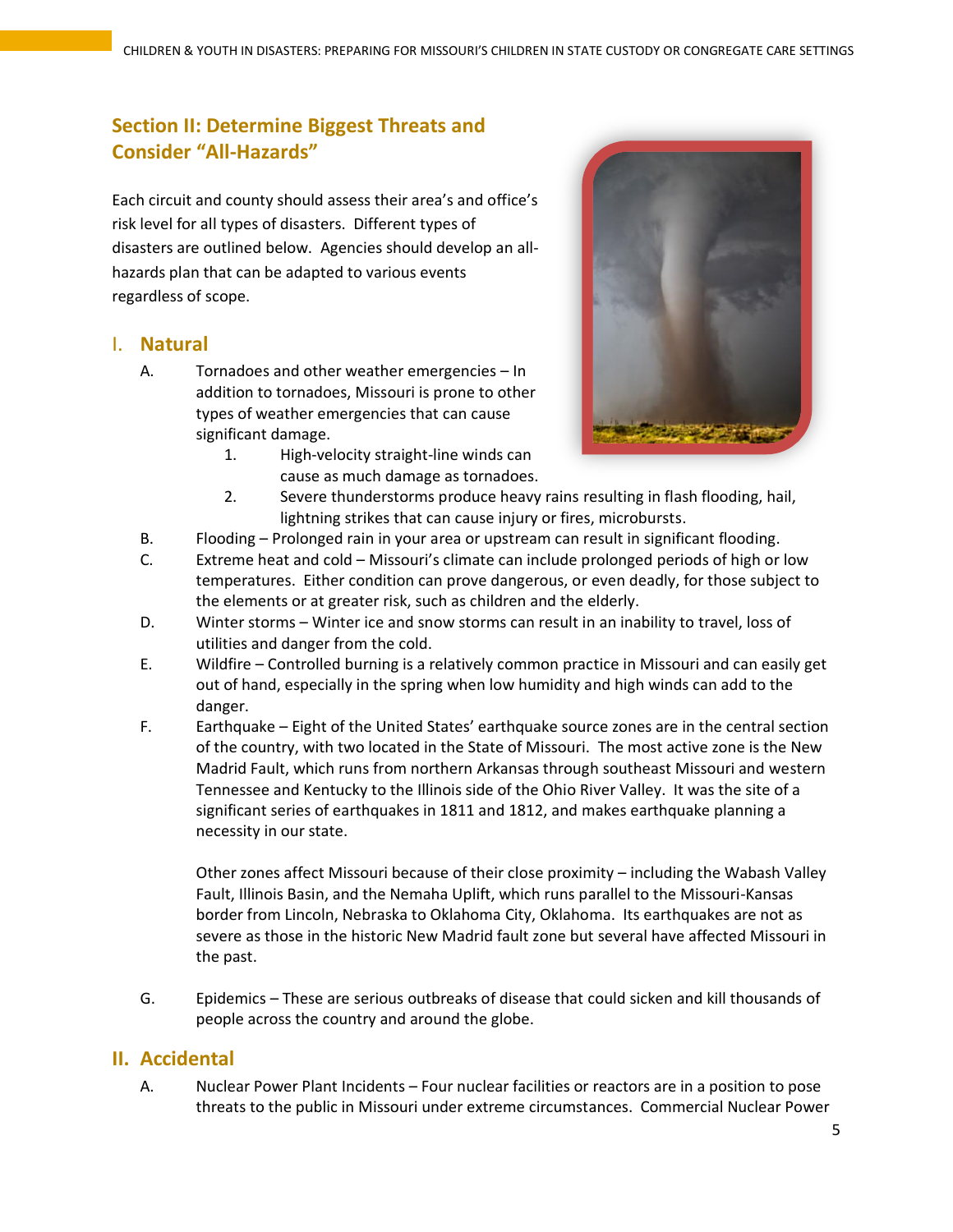Reactors threaten a worst-case scenario of significant radioactive material release that could force evacuation of the general population within a 10-mile radius of the facility. A release of this magnitude could also contaminate food sources out to a 50-mile radius. Reactors are regulated by federal agencies and must ensure the health and safety of the general population within the 10-mile Emergency Planning Zone (EPZ). Missouri Department of Social Services offices in these areas are generally involved in incident planning.

- B. Radioactive Materials Incidents/Chemical Spills These events can occur during transportation of hazardous materials through the State of Missouri, often by truck or rail. In addition, approximately 20 flights each day from Lambert Airport in St. Louis carry nuclear medicines.
- C. Utility Outages Utility interruptions and failures most prominently affect the very young or elderly who are at greater risk from loss of heating and cooling systems. They also affect individuals who are dependent upon medical equipment requiring a power source. Loss of communications can also adversely affect provision of emergency services, increasing the difficulty of contacting the services for emergency assistance.
- D. Urban Fire Structural fires can represent a hazard to any size community, but pose significant planning concerns to those who must be concerned with evacuation of a great number of people housed in a single structure.
- E. Transportation Accident A mass transportation accident, or even a multi-car pile-up accident, can burden a local jurisdiction's available medical services. It could involve hazardous materials or a fire, compounding the incident. Severe weather could also hamper response efforts.
- F. Dam Failure -- When a dam fails, the pent-up water can be unleashed suddenly and catastrophically affect life and property downstream. Homes, bridges, and roads can be demolished in minutes. Loss of the reservoir can impact water supply.

### **III. Civil/Political, Terrorist and Security Events**

A. The State of Missouri mitigates against attacks from terrorists, including but not limited to bombings, cyberterrorism attacks, agroterrorism and chemical weapons. The state also mitigates for civil or political unrest that may result in riots, as well as the effects of any hazard at large-scale events where the proximity of large numbers of people create the possibility of greater danger for those involved. (e.g. inaugurals, concerts, 4<sup>th</sup> of July celebrations, World Series baseball games and championship parades.)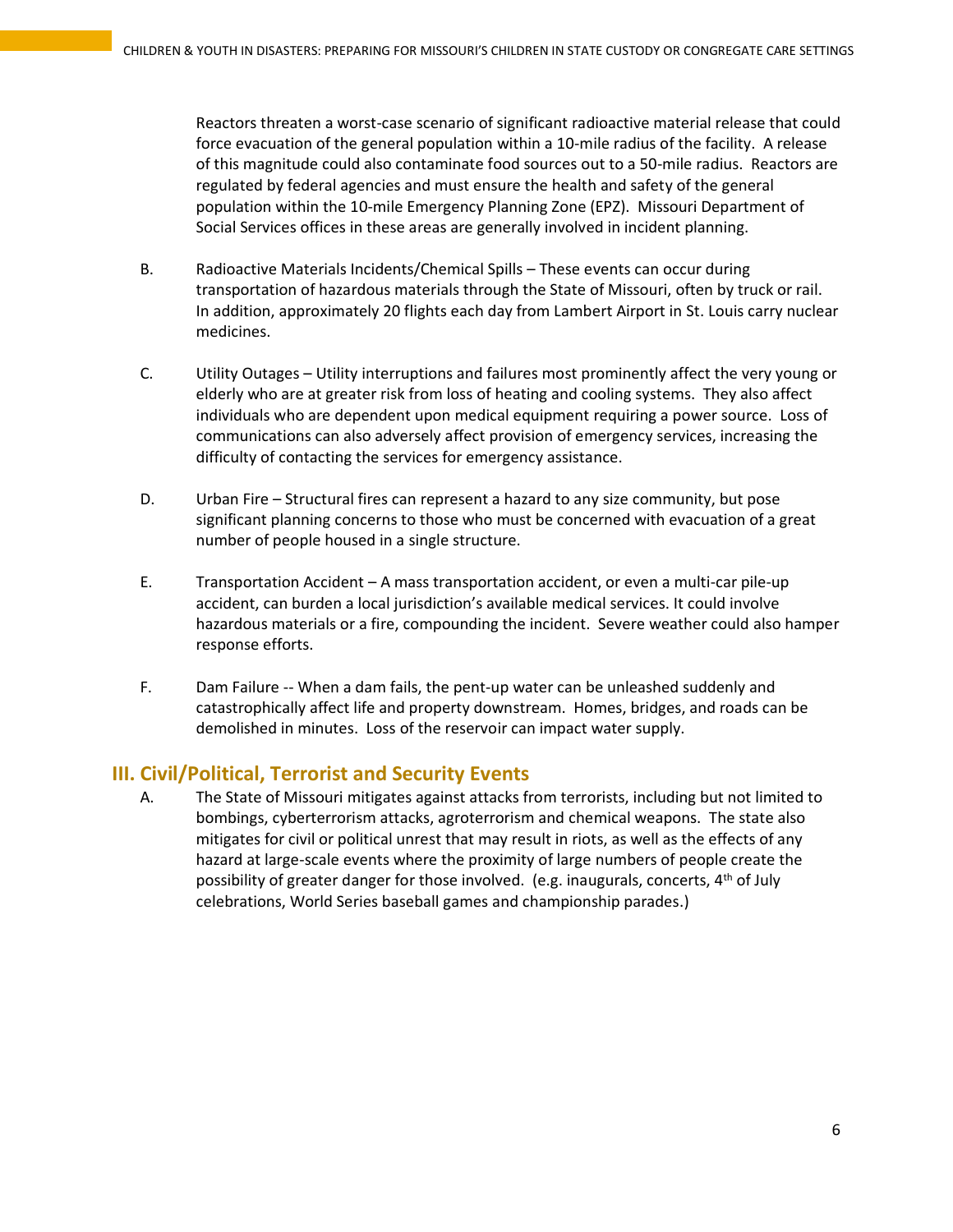

# <span id="page-6-0"></span>**Section III: Allocate Responsibilities to Agency Staff Members**

Because disaster situations are inherently chaotic and unpredictable, staff from each agency must understand the agency and individual roles and responsibilities in disaster response. This includes Children's Division staff and contractors, juvenile officers, judges, and detention or residential facility staff. While it is helpful for each agency to have an identified disaster management contact person, it is important to outline an order of succession for disaster response activities since all staff members may not be available or accessible immediately following a disaster. It is recommended that plans identify a minimum of three successors.

It is likely that many agencies and staff will have to balance duties to maintain essential operations and to fulfill responsibilities associated with disaster response. The Missouri Department of Social Services is assigned to the Emergency Support Function #6 - Mass Care, Emergency Assistance, Housing and Human Services. As a result, local Children's Division staff may assist with emergency mass care activities, such as sheltering for the general population, following a disaster.

An existing relationship with the local Emergency Management Director (EMD) may help to avoid duplication of efforts, and it would allow the EMD to better understand the needs of agencies that serve children in state custody and congregate care.

- Where do I go to find my agency's plan?
- What will my agency need to do to respond to the needs of children in state custody and congregate care during the disaster?
- What does minimal functioning look like for my agency?
- Who should serve as my agency's disaster management contact person? Should this be tied to an individual or a position?
- What is the order of succession, and are there clear delegations of authority?
- What are the roles and responsibilities of each staff member during a disaster? Are they included in a written plan and are staff members knowledgeable about their roles and responsibilities?
- How should I initiate a conversation with my local Emergency Management Director (EMD) to discuss tools that may be available to my agency that could assist with disaster response (e.g., notification systems, Internet-based communication)?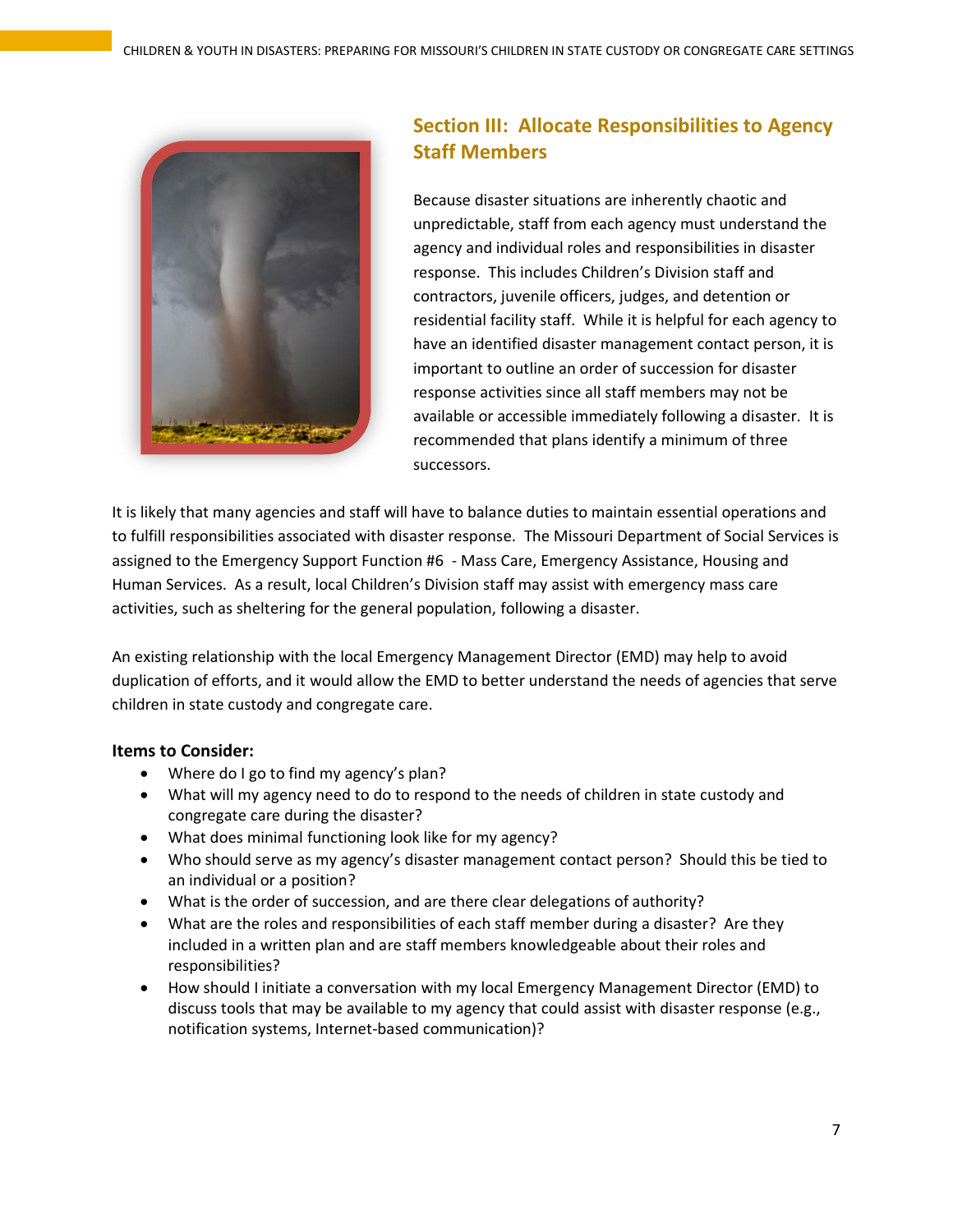# <span id="page-7-0"></span>**Section IV: Put Disaster Management Plans in Writing**

Each agency and office needs a disaster plan that addresses the resources, needs, and functions of that agency or office. Agency plans must be easy for staff to access, review, and understand. Plans should be reviewed and updated regularly by agency management and staff. Changes or updates to the plan should be shared with stakeholders. Plans should address all phases of disaster, including mitigation, preparedness, response, and recovery.

Mitigation takes place prior to the disaster. Mitigation includes efforts to lessen the impact of disaster by preventing loss of life or property. The preparedness phase is to ensure that individuals have practiced and are ready to



respond in the event of a disaster. The response phase is the immediate life and property-saving activities that take place after the disaster strikes. The recovery phase refers to the long-term process of individuals returning to a reasonable level of self-sustainability following the disaster.

- Where are my agency's disaster plans located?
- Can my agency and/or office create opportunities to regularly review and exercise written disaster plans?
- How often do I need to review my agency's disaster plans with staff or stakeholders?
- How do we plan and account for children in state custody who are placed from outside of the affected area?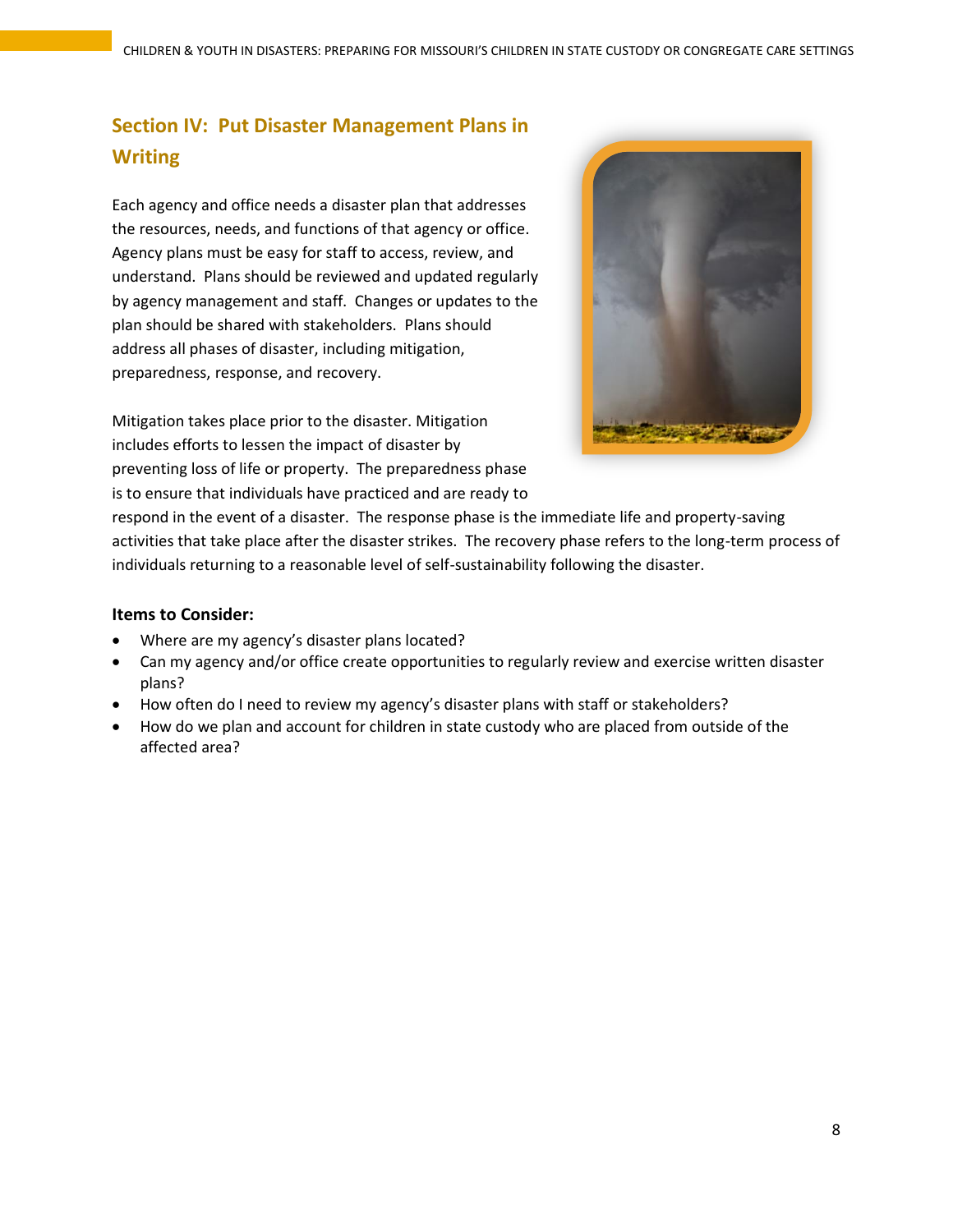

### <span id="page-8-0"></span>**Section V: Budget for Disaster Management**

Agencies are encouraged to familiarize themselves with funding sources as part of emergency planning. Resources may be obtained by working with the local Emergency Management Director or by applying for grants.

- Are there ways that the needs of children in state custody are addressed in existing emergency plans?
- How do I initiate a conversation with my local Emergency Management Director (EMD) to discuss tools that may be available to my agency to assist with disaster response (e.g., notification systems, Internet-based communication)?
- How do I connect with my EMD and/or local organizations to plan for donations and services?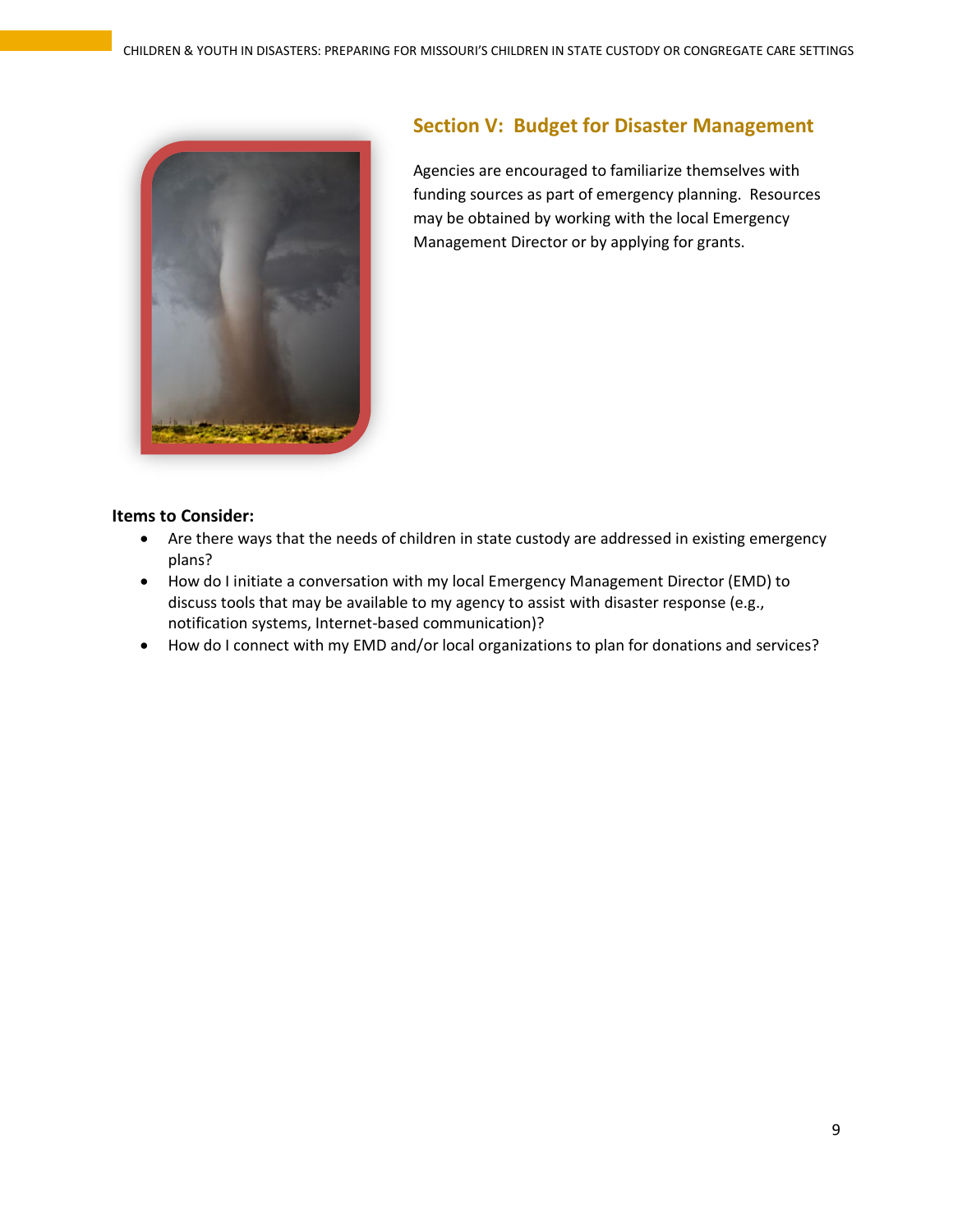### <span id="page-9-0"></span>**Section VI: Coordinate Disaster Management with Other Agencies, Providers, and Community Organizations**

The importance of coordination, collaboration, and relationship building in planning for, and executing, a disaster plan cannot be overstated. Relationships and partnerships must be established prior to the disaster to increase the likelihood of effective disaster response. Agencies should understand the emergency plans, available resources, and roles of the human service and public safety agencies in the community, specifically as it relates to emergency planning and disaster response. The Missouri Department of Social Services is assigned to the Emergency Support Function #6 - Mass Care, Emergency Assistance, Housing and Human Services. As a result, local Children's



Division staff may assist with emergency mass care activities, such as sheltering for the general population, following a disaster.

- Am I familiar with the disaster response plans of human service and public safety agencies in my community?
- Am I familiar with the disaster response plans of foster care case management agencies? In what ways are they different than the disaster response plan of the Children's Division or other government agency?
- Does my community have a Community Organizations Active in Disaster (COAD)? If so, how can my agency become connected with the COAD? If not, how can I work with my Emergency Management Director to form a COAD?
- If there were limited access to courts following a disaster, what alternatives are available for agencies that serve children in state custody to meet immediate needs for (temporary) protective custody, medical treatment, etc.?
- What are the plans to meet the needs of children under the jurisdiction of the court or unaccompanied minors? Are agency stakeholders aware of the plan? Is law enforcement and/or the local Emergency Management Director aware of the plan?
- Will existing Interstate Compact for the Placement of Children and Interstate Compact on Juveniles protocols be sufficient following a disaster when families may be required to evacuate out of state?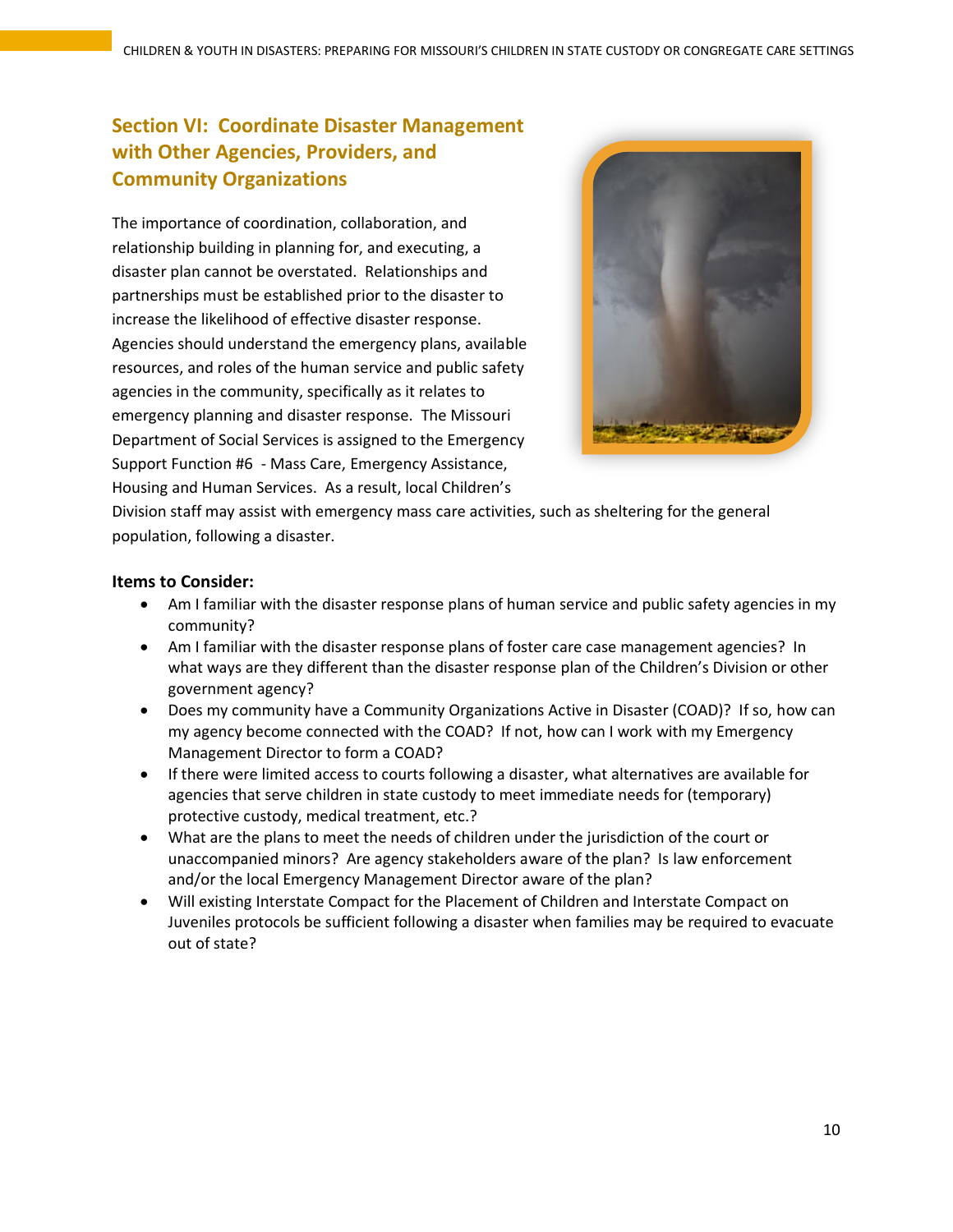

# <span id="page-10-0"></span>**Section VII: Prepare to Manage Disasters That Strike an Agency Office**

If an agency office is inaccessible or has been evacuated, it can create additional challenges for executing a disaster response plan. To ensure safety and continuity of services, considerations for disasters that may strike an agency office should be included in planning efforts. The safety of children and other visitors to the building during a disaster need to be included in emergency plans. Agency staff should familiarize themselves with the building disaster and evacuation plans.

- What disasters are most likely to impact my office?
- Are emergency instructions for my building posted in an area where they can be referenced by agency staff and visitors?
- If a disaster strikes my agency's building or office, where will staff go to continue work? How will staff be made aware they are to report to an alternate location?
- Is my agency prepared to shelter-in-place if needed? (Please visit <https://www.osha.gov/SLTC/etools/evacuation/shelterinplace.html> for additional information about shelter-in-place.)
- How does the emergency plan for my building/agency fit into the community emergency operations plan? Are there areas where the plans could complement one another?
- Are local law enforcement agencies and fire departments aware of my office/building disaster plan?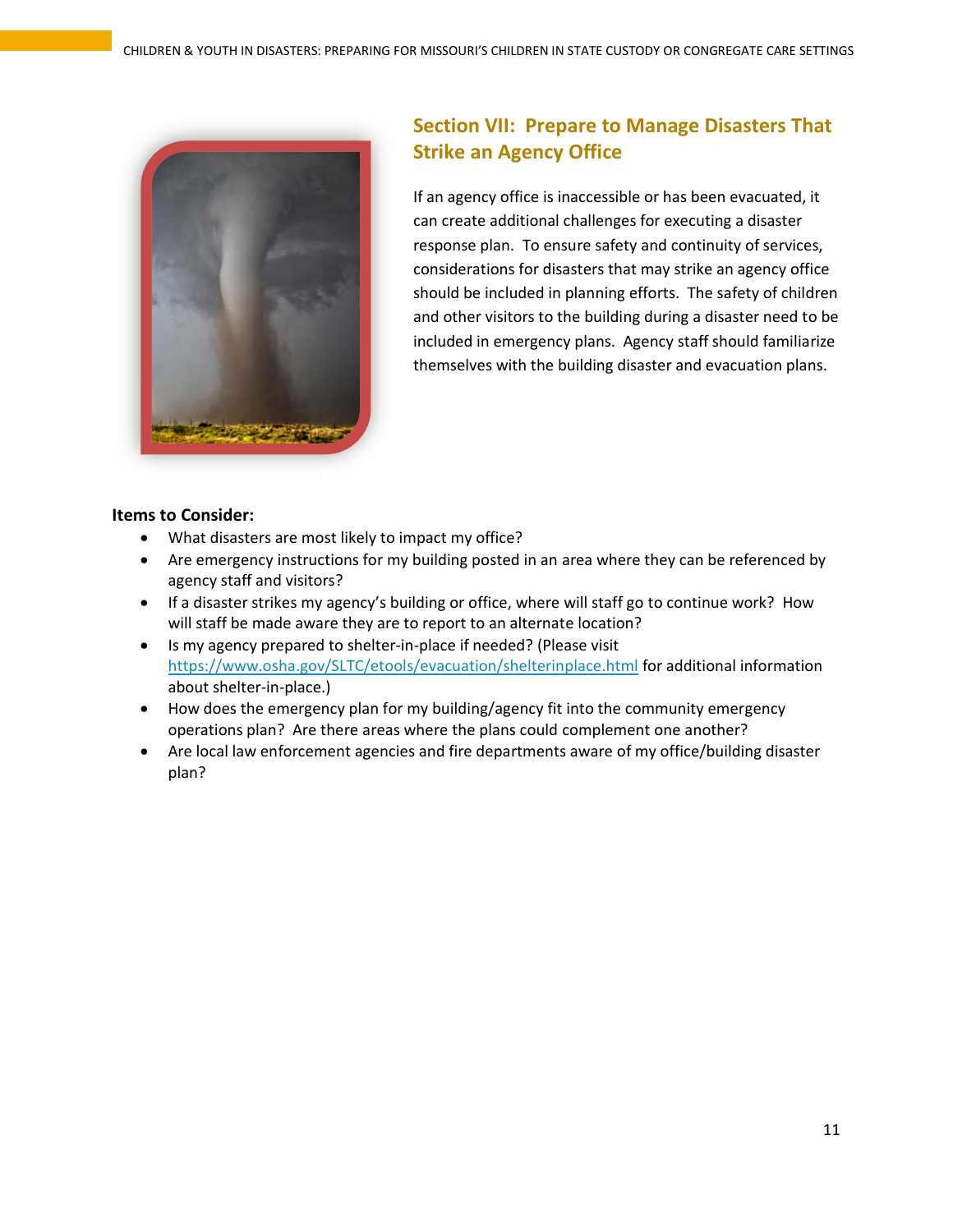## <span id="page-11-0"></span>**Section VIII: Ensure that Families and Providers have Viable Disaster Plans**

Children's Division policy requires that each licensed resource home has a family emergency plan developed and displayed. This plan is to be reviewed every six months with youth in the home. Because youth in the home may not be familiar with the residence or community, it is important that providers regularly review and discuss the family's disaster plan.

Agency staff should take advantage of opportunities to discuss the importance of emergency preparedness and planning efforts with caregivers, including biological parents, relatives, and resource providers with whom child serving agencies have contact.



- Does my agency have a system to ensure that biological families, foster families, and other caregivers have an established disaster plan?
- Do the emergency plans address how the family would evacuate or shelter-in-place?
- Does the emergency plan take into consideration or plan for the unique medical and mental health conditions of household members?
- What can my agency do to help ensure that families have an adequate supply of prescription medication, durable medical equipment, and consumable or other medical supplies in their disaster kits?
- Are you familiar with "Ready in 3" from the Department of Health and Senior Services-a program that promotes emergency planning and preparedness at all levels from individual families to organizations? <http://health.mo.gov/emergencies/readyin3/>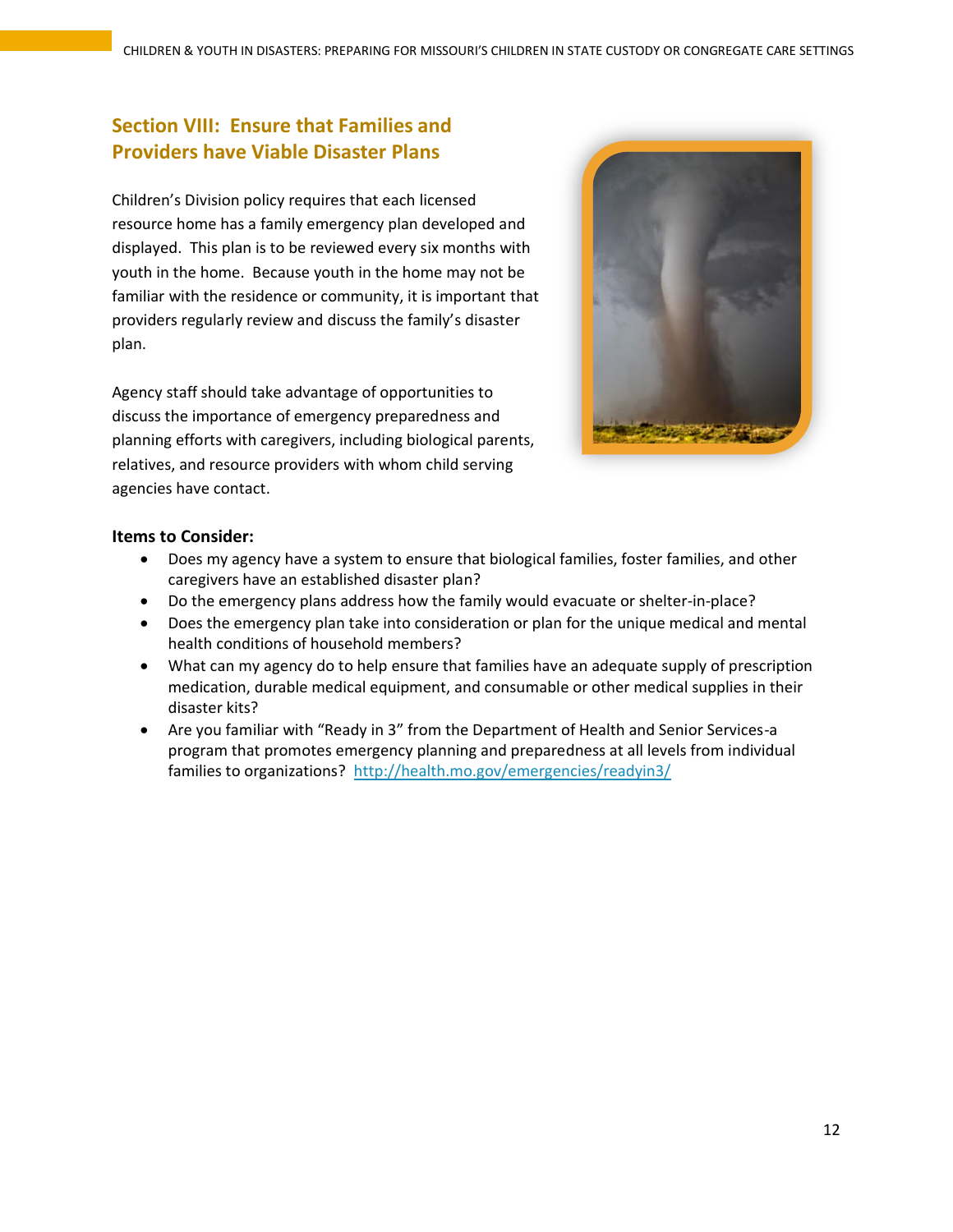

# <span id="page-12-0"></span>**Section IX: Prepare to Protect the Families of Agency Staff Members Essential to Disaster Response**

If your agency staff are unwilling or unable to report to work following a disaster due to concerns for their own families, it will limit the agency's ability to implement the disaster plan. Agency staff must know that their loved ones are safe, so they can do the important work to ensure children are safe and cared for during and following the disaster.

- Who are the agency staff members essential to disaster response?
- Do staff members understand their role in disaster response?
- Are there things my agency can do to help protect essential staff members' loved ones following a disaster?
- Is an order of succession established in the emergency plan in the event that essential personnel are unable to function in their roles following a disaster?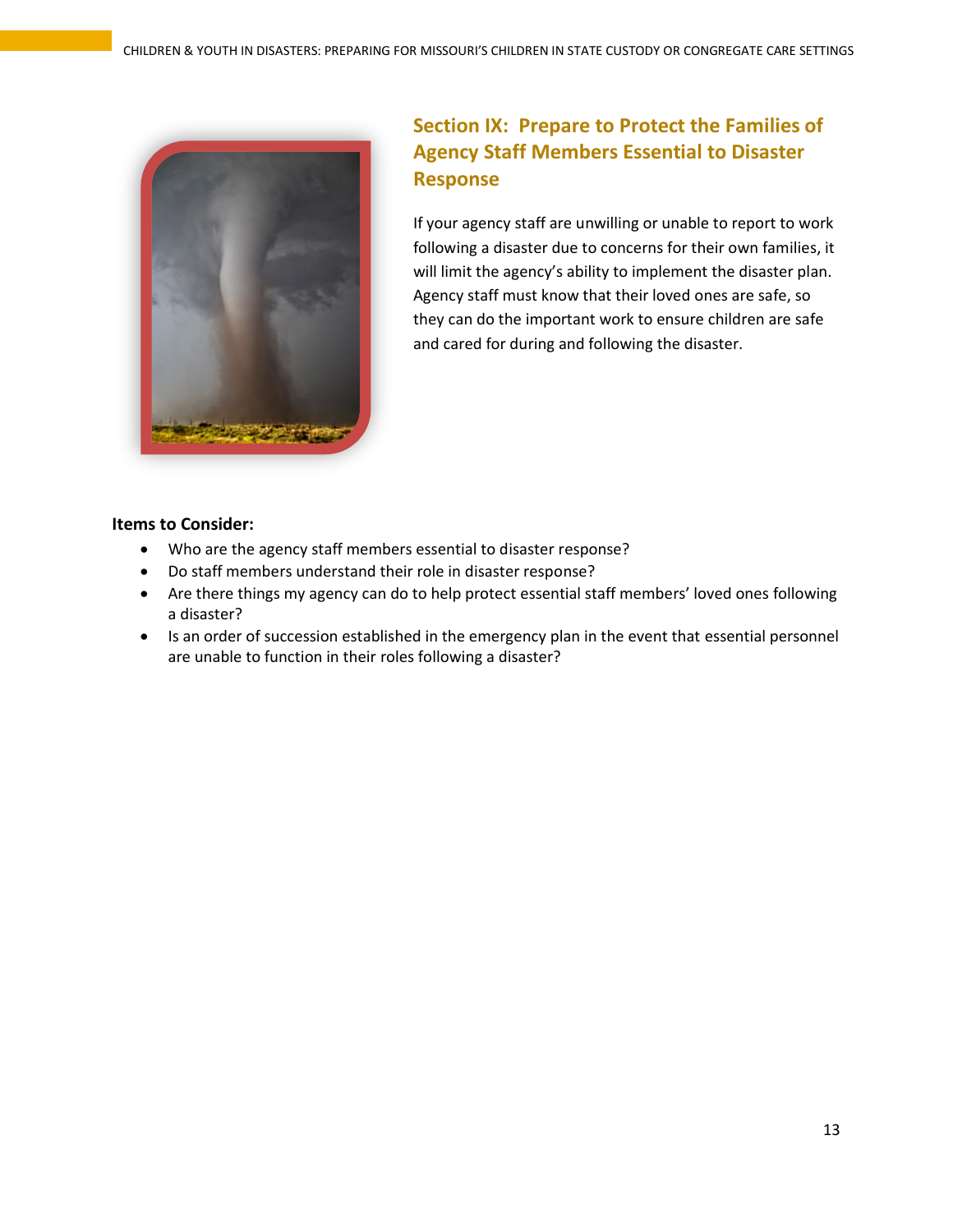### <span id="page-13-0"></span>**Section X: Ensure that Agency Staff Members have Viable Personal Disaster Response Plans**

Agency staff should be encouraged and supported in their efforts to develop individual and family emergency preparedness plans that will keep their families safe and allow them to return to work. If staff members are concerned about their personal safety or the safety of their families, they will be unable to respond or ineffective in responding to the needs of children, families, or resource providers. Because of their vital role in ensuring that children are accounted for and safe following a disaster, work responsibilities should be considered in the individual and family disaster plans of agency staff.



#### Agencies may provide staff with resources to help them

develop a disaster plan for their families, such as "Ready in 3"

[\(http://health.mo.gov/emergencies/readyin3/.](http://health.mo.gov/emergencies/readyin3/)) Agencies should emphasize the importance of each staff member having a disaster plan so staff are confident that their loved ones are safe while they respond to the needs of children and families served by the agency.

- What can I do to encourage staff to develop personal disaster plans?
- Do staff members know how to contact the agency/office in the event of a disaster?
- What information from a staff member's personal disaster plan does the agency/office need to be aware of and how will this information be updated?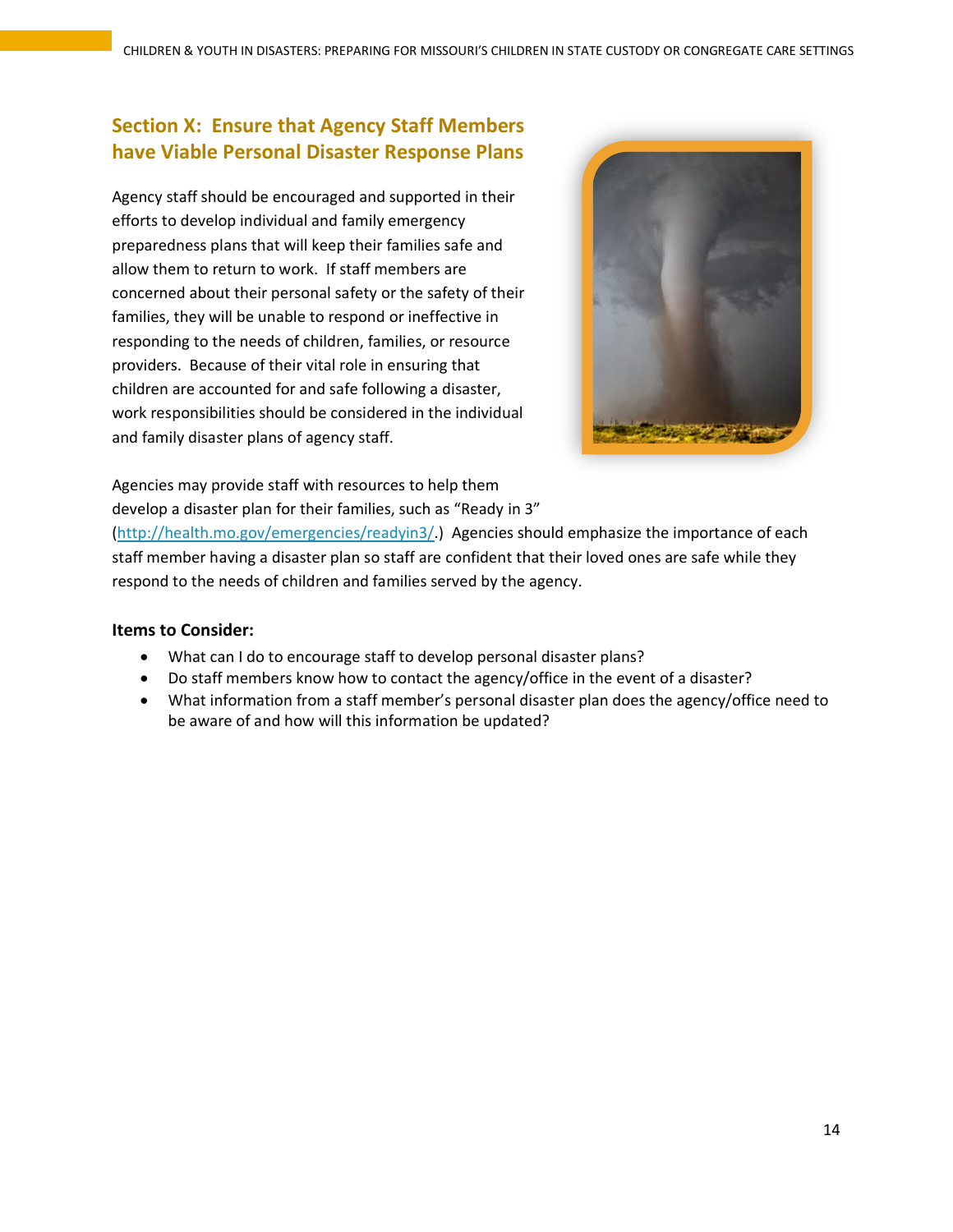

# <span id="page-14-0"></span>**Section XI: Prepare to Communicate with Agency Staff, Providers, Children, and Families During and After a Disaster**

It is important to consider that during a disaster, communication systems may fail. Agencies should identify alternate methods for communication, and these may be incorporated into a local disaster plan. Staff should be aware of alternate communication methods that will allow disaster plans to be enacted and to monitor the safety of staff and individuals served.

- Do staff members know how to contact the agency in the event of disaster? Are redundant systems of communication in place?
- Does my agency have alternate communication methods available (e.g., satellite telephones, phone tree, a mass email system, text message blast, social media, local Emergency Operations Center [EOC] radio.) If so, who are they assigned to and where are they maintained?
- Should I have a conversation with my local Emergency Management Director to discuss tools that may be available to my agency to assist with disaster response (e.g., notification systems, Internet-based communication, National Emergency Child Locator Center established by the National Center for Missing & Exploited Children)?
- Who will serve as my agency's Public Information Officer (PIO) or spokesperson? What will that person's responsibilities be?
- How will it be determined what messages will be shared by the PIO or spokesperson?
- How will stakeholders and agencies that serve children in state custody communicate with one another? Is this included in my agency's disaster plan?
- Is my agency familiar with the disaster plans of other agencies that serve children in state custody?
- Where will contact information for staff, resource providers, children, and families be located? How often will it be reviewed and updated?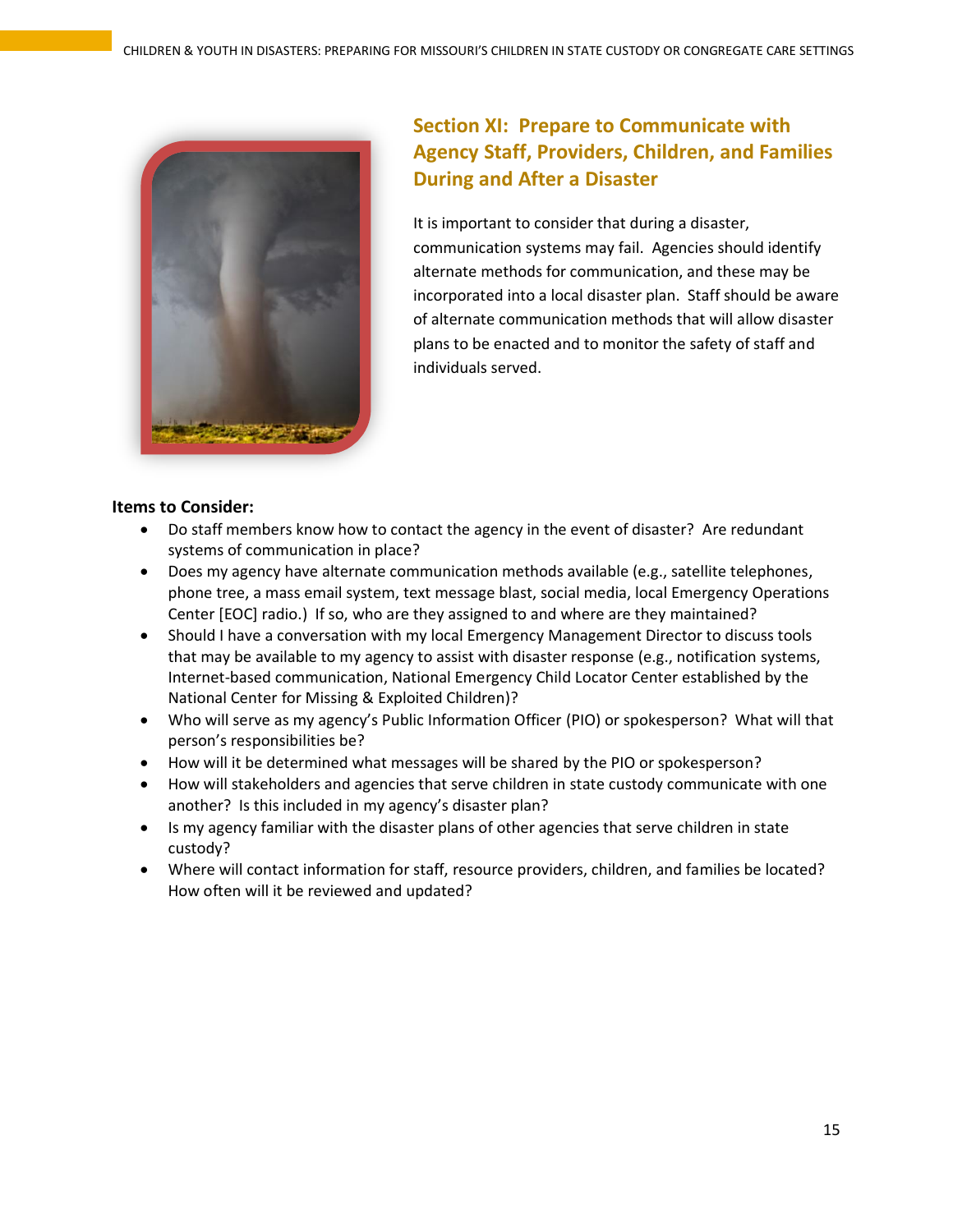### <span id="page-15-0"></span>**Section XII: Prepare to Preserve and Access Essential Records During and After a Disaster**

It is important that agencies that serve children in state custody and congregate care have access to information to locate children and families and to keep children safe during, and following, a disaster. Protecting essential documents is imperative. Electronic records should include relevant contact and safety information. Collaboration and information sharing between child-serving agencies is encouraged. Considerations for where information is stored and how it will be accessed should be part of each agency's disaster plan.



- How will my agency document contacts with children and families during and after a disaster? How will those contacts be shared with interested parties?
- Does agency staff have remote access to records?
- What other agencies may have access to the information I need if my records are unavailable?
- Are there paper records that would be helpful to have available during and after a disaster?
- What processes are in place to preserve essential paper records for a notice and a no-notice event?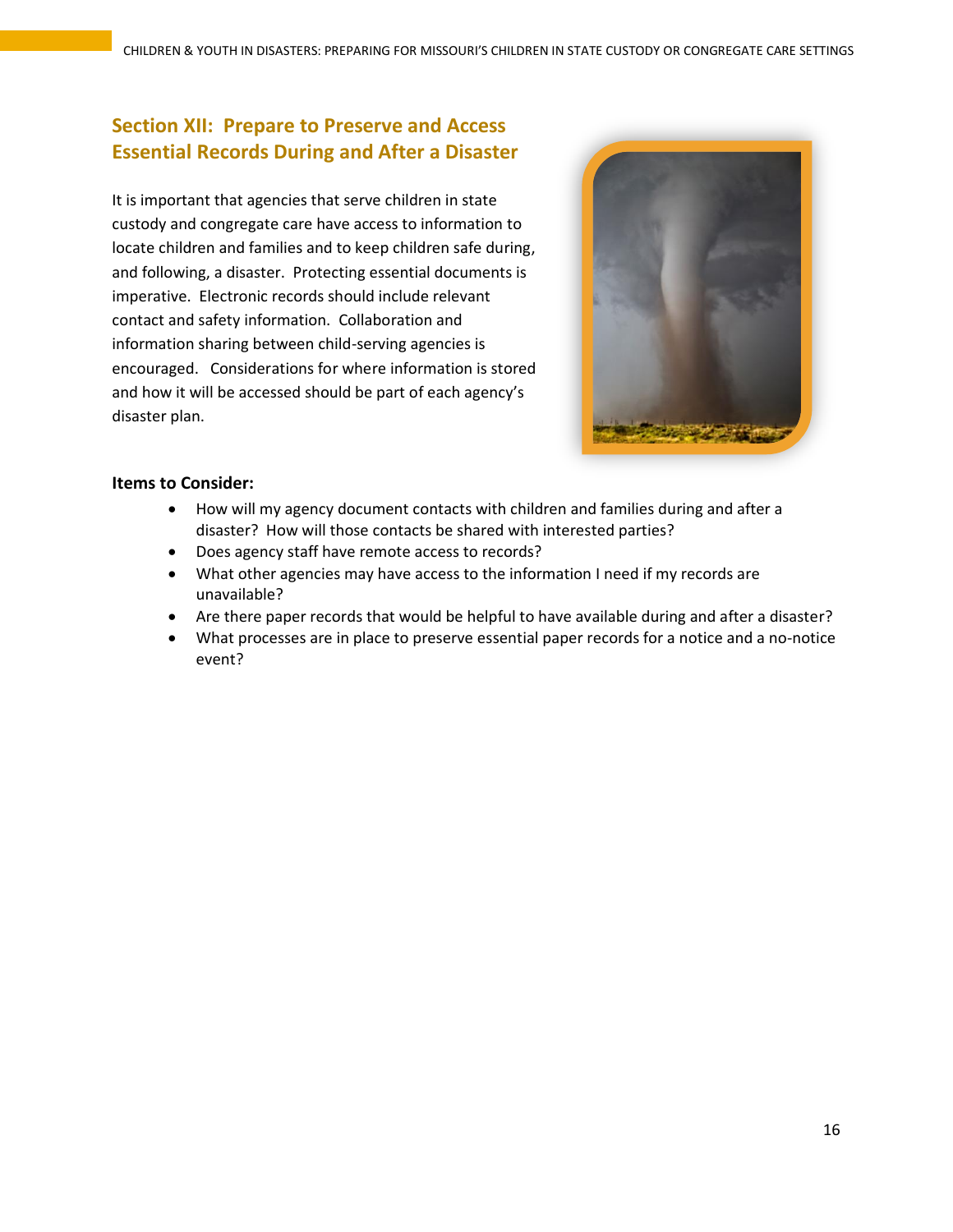

### <span id="page-16-0"></span>**Section XIII: Prepare to Serve Children who enter the State Because Of Disasters Elsewhere**

In a large scale disaster, children from other states may be displaced or evacuated to Missouri. Some of the children may be unaccompanied minors and some may be wards of another state. Agencies should be prepared for this possibility and plan for how jurisdiction will be decided. Staff should be familiar with Interstate Compact for the Placement of Children (ICPC) and/or Interstate Compact for Juveniles (ICJ) protocols and explore how they would be applied to a disaster situation.

- Does my agency need to develop a memorandum of understanding (MOU) with other states to facilitate interstate cooperation?
- How will my agency assist with serving children who are displaced during a disaster?